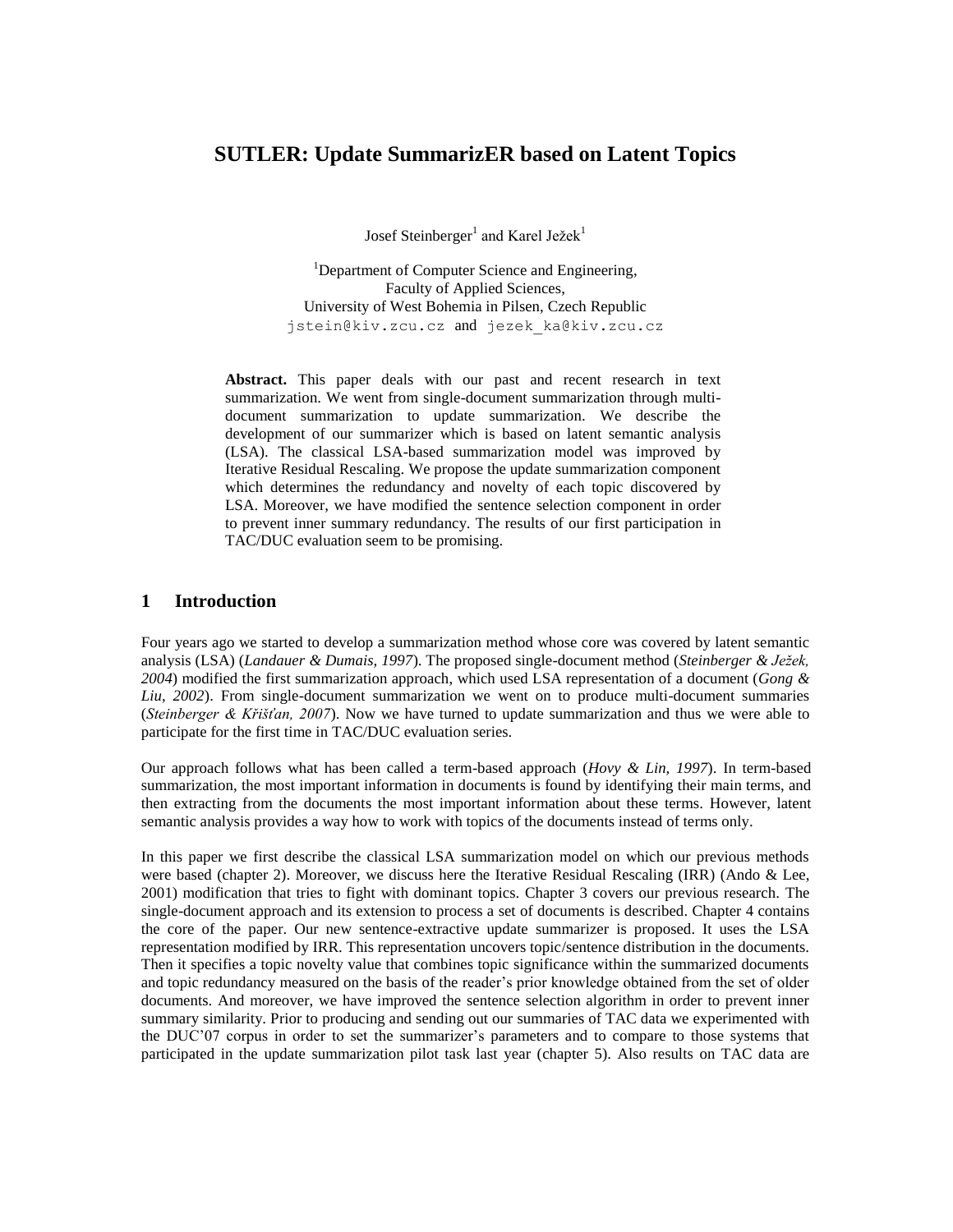briefly discussed there. Finally, in the last chapter, we conclude the paper and reveal our next point of focus in summarization research.

### **2 Latent Semantic Analysis Model for Summarization**

Latent semantic analysis<sup>1</sup> is a fully automatic mathematical/statistical technique which is able to extract and represent the meaning of words on the basis of their contextual usage. Its fundamental idea is based on the fact that mutual similarity among the meanings of words or phrases can be obtained from the accumulated contexts in which the word or the phrase occurs and in which it does not. LSA was applied to various tasks: e.g. information retrieval (*Berry et al., 1995*), text segmentation (*Choi et al., 2001*), or document categorization (*Lee et al., 2006*). The first LSA application in text summarization was published in the year 2002 (*Gong & Liu, 2002*).

### **2.1 The Classical LSA Model**

The heart of LSA-based summarization is a document representation<sup>2</sup> developed in two steps. In the first step we construct the terms<sup>3</sup> by sentences association matrix  $A$ . Each element of  $A$  indicates the weighted frequency of a given term in a given sentence. Having *m* distinguished terms and *n* sentences in the document(s) under consideration the size of *A* is  $m \times n$ . Element  $a_{ii}$  of *A* represents the weighted frequency of term *i* in sentence *j* and is defined as:

$$
a_{ij} = L(i, j) \cdot G(i), \tag{1}
$$

where  $L(i, j)$  is the local weight of term *i* in sentence *j* and  $G(i)$  is the global weight of term *i* in the document. The weighting scheme we found to work best uses a binary local weight and an entropy-based global weight:

$$
L(i, j) = 1
$$
 if term *i* appears at least once in sentence *j*, otherwise  $L(i, j) = 0$  (2)

$$
G(i) = 1 - \sum_{j} \frac{p_{ij} \log p_{ij}}{\log n}, \ p_{ij} = \frac{t_{ij}}{g_{i}}, \tag{3}
$$

where  $t_{ij}$  is the frequency of term *i* in sentence *j*,  $g_i$  is the total number of times that term *i* occurs in the whole document and *n* is the number of sentences in the document.

The next step is to apply the Singular Value Decomposition (SVD) to matrix *A*. The SVD of an *m* x *n* matrix is defined as:

$$
A = USV^T, \tag{4}
$$

where *U* (*m* x *n*) is a column-orthonormal matrix, whose columns are called left singular vectors. The matrix contains representations of terms expressed in the newly created (latent) dimensions.  $S(n \times n)$  is a diagonal matrix, whose diagonal elements are non-negative singular values sorted in descending order. V<sup>T</sup> (*n* x *n*) is a row-orthonormal matrix which contains representations of sentences expressed in the latent

<u>.</u>

 $<sup>1</sup>$  The title used in information retrieval terminology is "latent semantic indexing". Basically, the terms are indexed into</sup> the latent space in which words with similar meaning are closer to each other than in the original one.

<sup>&</sup>lt;sup>2</sup> In the case of multi-document summarization it is the representation of all documents assigned to the topic.

 $3$  We have used only words for now.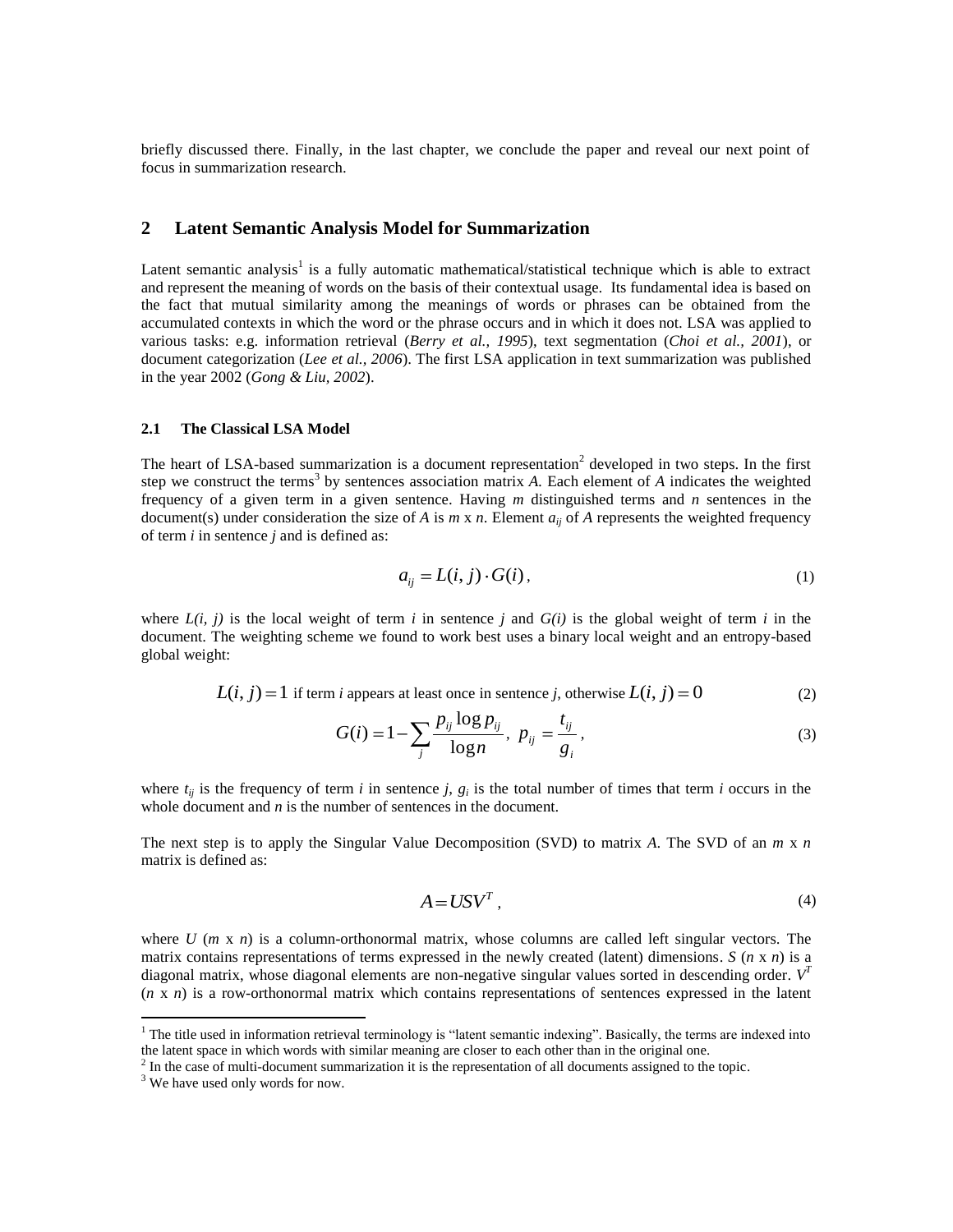dimensions. The dimensionality of the matrices is reduced to *r* most important dimensions and thus, we receive matrices *U'* (*m* x *r*), *S'* (*r* x *r*) a  $V<sup>T</sup>$  (*r* x *n*). The optimal value of *r* can be learned from the training data.

From the mathematical point of view SVD maps the m-dimensional space specified by matrix *A* to the *r*dimensional singular space. From an NLP perspective, what SVD does is to derive the latent semantic structure of the document represented by matrix *A*: i.e. a breakdown of the original document into r linearly-independent base vectors which express the main "topics" of the document. SVD can capture interrelationships among terms, so that terms and sentences can be clustered on a "semantic" basis rather than on the basis of words only. Furthermore, as demonstrated in (*Berry et al., 1995*), if a word combination pattern is salient and recurring in a document, this pattern will be captured and represented by one of the singular vectors. The magnitude of the corresponding singular value indicates the importance degree of this pattern within the document. Any sentences containing this word combination pattern will be projected along this singular vector, and the sentence that best represents this pattern will have the largest index value with this vector. Assuming that each particular word combination pattern describes a certain topic in the document, each singular vector can be viewed as representing such a topic (*Ding, 2005*), the magnitude of its singular value representing the degree of importance of this topic.

#### **2.2 Iterative Residual Rescaling (IRR)**

1

In *Ando & Lee (2001)* the topic dominancy problem of LSA representation was discussed. They showed that when the topic-sentence distribution is non-uniform in the analyzed text<sup>4</sup>, the dominant topics take more than one dimension in the latent space, although the dimensions are orthogonal. If we consider a dominant topic, its first dimension is correct. However, the next dimensions do not correspond to the next topics but only to the residuals of the first dimension. Including the residuals though spoils the topic/sentence representation. Minor topics need not in this case be reflected in the representation at all after the dimensionality reduction cut. In order to resolve this problem, the Iterative Residual Rescaling (IRR) algorithm was proposed. This algorithm modifies the computation of singular decomposition. By amplifying the length differences among residual vectors (changing their scale) IRR boosts the influence of minority-topic sentences. The following figures 1-3 illustrate the whole process.



**Figure 1.** The first singular vector points in the dominant direction.

Figure 1 demonstrates two topics contained in the text. The topic on the right is the dominant one, a large number of sentences deals with it. The second topic is less important; only two sentence vectors represent it in the figure. The first singular vector  $u_1$  points in the direction of the dominant topic. Figure 2 shows how the cumulative influence of a large number of small residuals for a major topic can cause smaller topics to be ignored;  $u_2$  is still biased towards the dominant topic. Figure 3 illustrates how the influence of the minor topic is increased when the residual vectors are rescaled.

<sup>4</sup> Newspaper texts used for summarization, like those for the TAC evaluation, usually contain a dominant topic (a dominant linear combination of terms).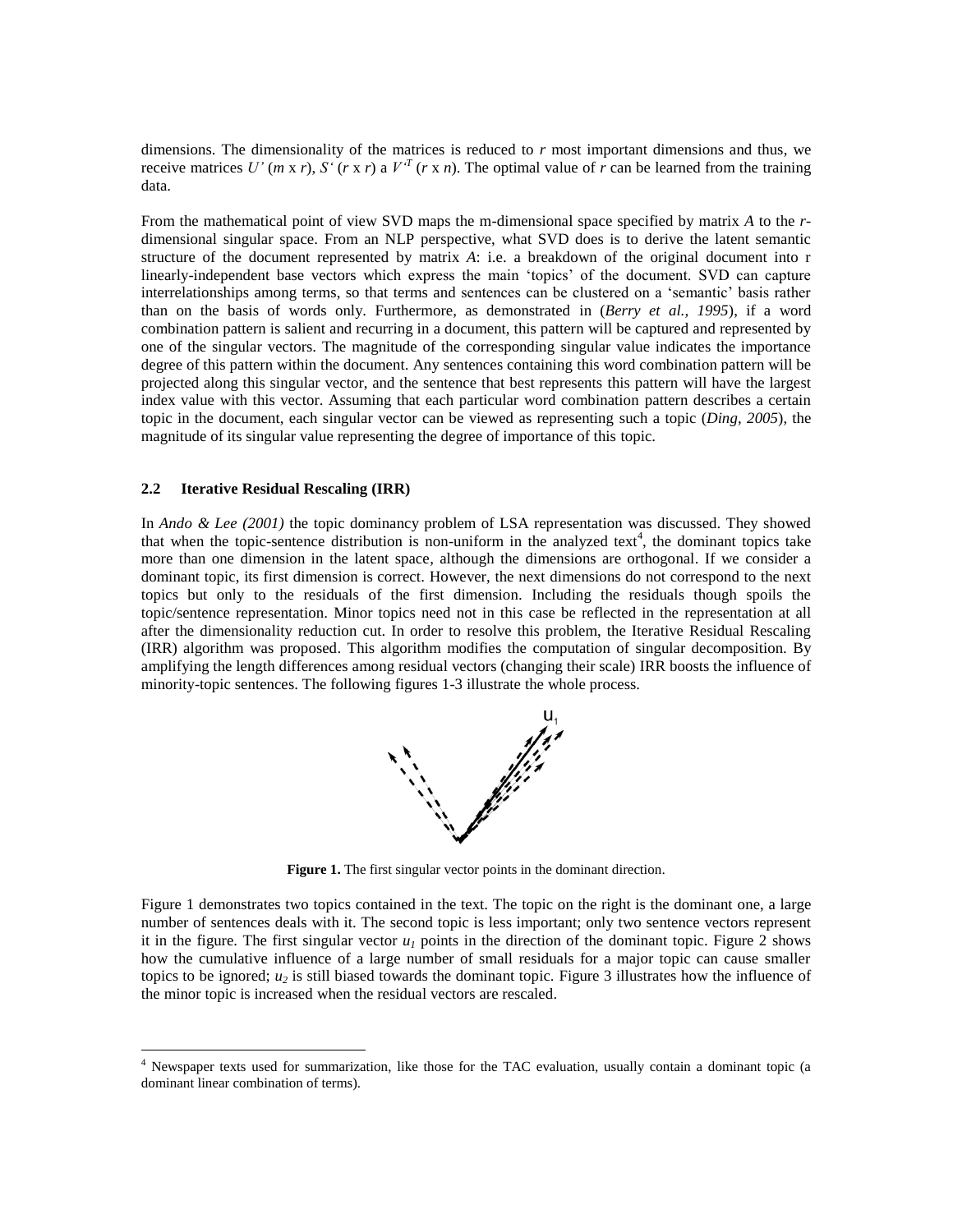

**Figure 2.** The second singular vector is still biased towards dominant-topic vectors, despite being orthogonal to the first one.



**Figure 3.** Rescaling the residuals boosts the influence of the minority-topic sentences.

The high-level pseudo-code for the IRR algorithm:

 $R = A$  /\* use matrix A to initiate the residual vectors \*/ for *j* from 1 to  $r$  /\* create r dimensions \*/  $R_s = [ |r_1|^q r_1, ..., |r_n|^q r_n ]$  /\* rescale residuals \*/  $u_j$  = first singular vector of the SVD of matrix  $R_s$  $R = R - u_j u_j^T R$  /\* "subtract" the information contained in the created *j*-th topic from the residual vectors \*/

 $A^{\prime} = U^T A$  /\* new representation of sentences (columns of *A*) \*/ *S*  $V^T = A^7$  /\* decompose matrix *A'* into diagonal *S* and  $V^T$  in order to get the same representation as in the case of the classical LSA model \*/

We determine singular values in matrix *S* as lengths of row vectors in matrix *A'*. Matrix  $V^T$  is created from matrix *A'* by normalizing its rows. Scaling factor *q* controls the scale of long and short residuals. SVD is a special case in which  $q=0$ . This factor can be automatically determined by the AUTO-SCALE method – for details see *Ando & Lee (2001*) 5 :

$$
q = \alpha \left( \frac{\left\| A^T A \right\|_F}{n} \right)^2 + \beta \,, \tag{5}
$$

where coefficients *α* and *β* were empirically set in *Ando & Lee (2001)*:  $\alpha = 3.5$  a  $\beta = 0$ .

The second parameter of the algorithm  $- r -$  is the number of desired dimensions. One way of setting the parameter is to train it on some training data. *Ando & Lee (2001)* found that learning thresholds on the basis of the residual ratio  $\|R^{(j)}\|_F^2/n$  as a stopping criterion is effective. Intuitively, this ratio describes how much is left out of the proposed subspace. We do not want to reproduce the input matrix exactly, hence the threshold. In section 5.1 we describe our approach to training the threshold.

<u>.</u>

<sup>&</sup>lt;sup>5</sup>The Frobenius norm  $||X||_F$  is defined as  $\sqrt{\left(\sum_{i,j} X[i,j]\right)^2}$ ).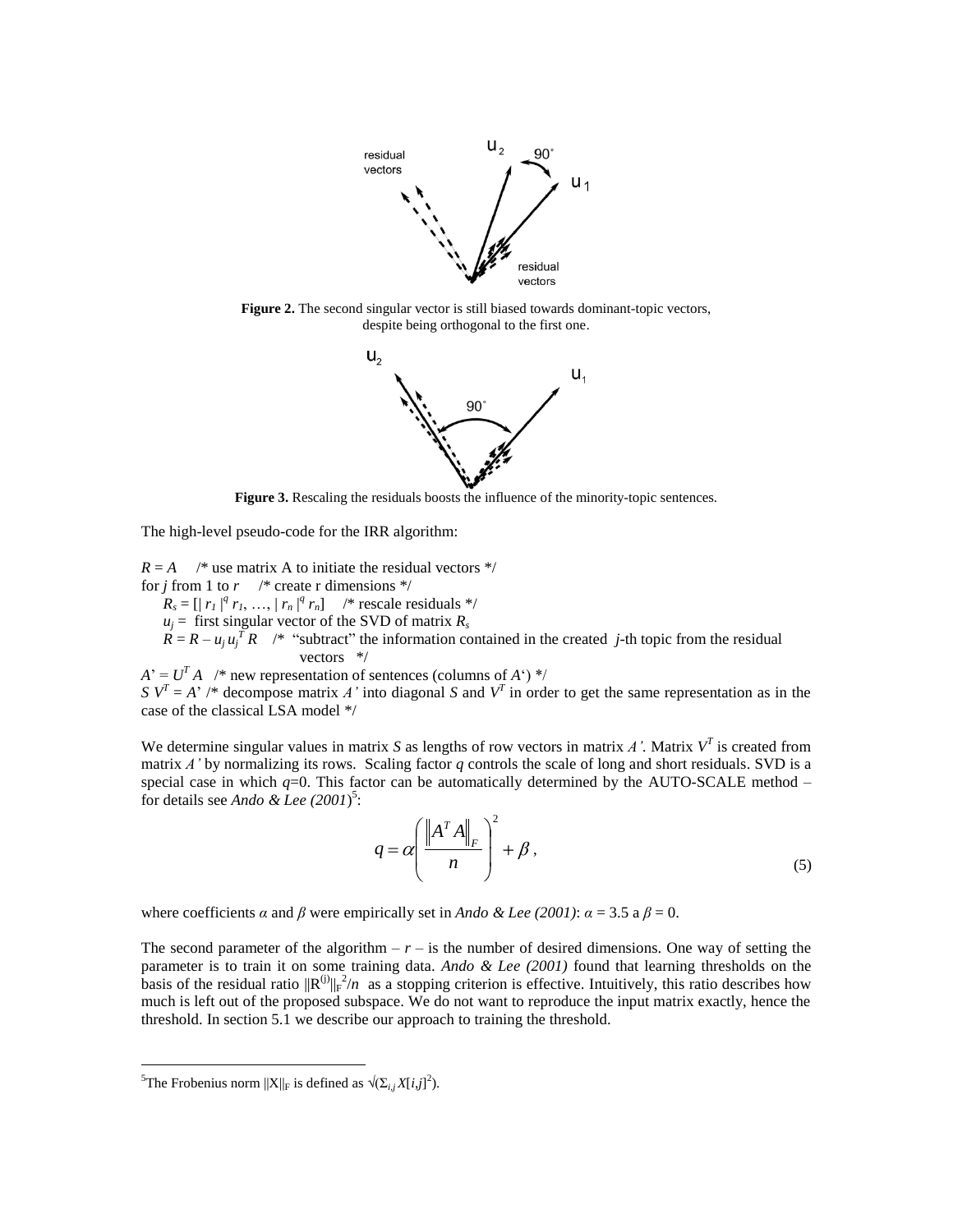To conclude, the IRR modification refines the topic-sentence representation. The dominant topics do not take more than one dimension and minor topics have a chance of being included in the representation.

### **3 Summarization Based on Latent Semantic Analysis**

The work of *Gong & Liu (2002)* was the starting point for our own work. Our experiments with LSA-based summarization resulted in the modified single-document summarization method (*Steinberger & Ježek, 2004*), which we later extended to work in multi-document summarization (*Steinberger & Křišťan, 2007*). Some other summarization approaches, which more or less use the classical LSA model, appeared in the meantime (*Murray et al., 2005*; *Hachey et al., 2005*; *Yeh et al., 2005*).

#### **3.1 Single-Document LSA-Based Summarization**

The summarization method proposed by *Gong and Liu (2002)* uses the representation of a document described in section 2.1 to choose the sentences to go in the summary on the basis of the relative importance of the topics they mention, described by the matrix  $V<sup>T</sup>$ . The summarization algorithm simply chooses for each topic the most important sentence for that topic: i.e., the *k*th sentence chosen is the one with the largest index value in the  $k$ th right singular vector in matrix  $V<sup>T</sup>$ .

The main drawback of Gong and Liu"s method is that when *l* sentences are extracted the top *l* topics are treated as equally important. However, in most cases the document contains one dominant topic which should dominate in the summary as well. Therefore, we proposed in (*Steinberger & Ježek, 2004*) the following modification: In matrix  $B = S' \cdot V^T$  the topic importance will be respected because the topic vectors (right singular vectors) will be scaled by the corresponding singular values that carry the topic importance. We changed the selection criterion to include in the summary sentences whose vectorial representation in matrix *B* has the greatest length, instead of sentences containing the highest index value for each topic. Intuitively, the idea is to choose the sentences with greatest combined weight across all topics, possibly including more than one sentence about an important topic, rather than always choosing one sentence for each topic as done by *Gong & Liu* (2002). More formally, we measure the length  $s_i$  of each sentence vector in *B*:

$$
S_j = \sqrt{\sum_{i=1}^r b_{ij}^2} \ , \tag{6}
$$

where  $s_j$  is the length of the vector of *j*th sentence in the modified latent vector space, and its significance score for summarization too. We then include in the summary the sentences with the highest values in vector *s*. We showed (*Steinberger & Ježek, 2004*) that this modification results in a significant improvement over Gong and Liu"s method.

#### **3.2 Multi-Document LSA-Based Summarization**

In *Steinberger & Křišťan (2007*) we modified the method described in the previous section to work in multi-document summarization. The input is a set of documents  $C = \{D_1, D_2, ..., D_d\}$  related to a topic defined by the title and narrative. The columns of matrix *A*, which is then passed to SVD, are covered by weighted term vectors of all sentences in documents set *C*. The weighting scheme stays the same as described in 2.1, however, the global weight is computed separately for each document and the values that correspond to the terms contained in the topic narrative are multiplied by a coefficient that can adjust their greater importance. Singular value decomposition is then applied to matrix *A.* The score for each sentence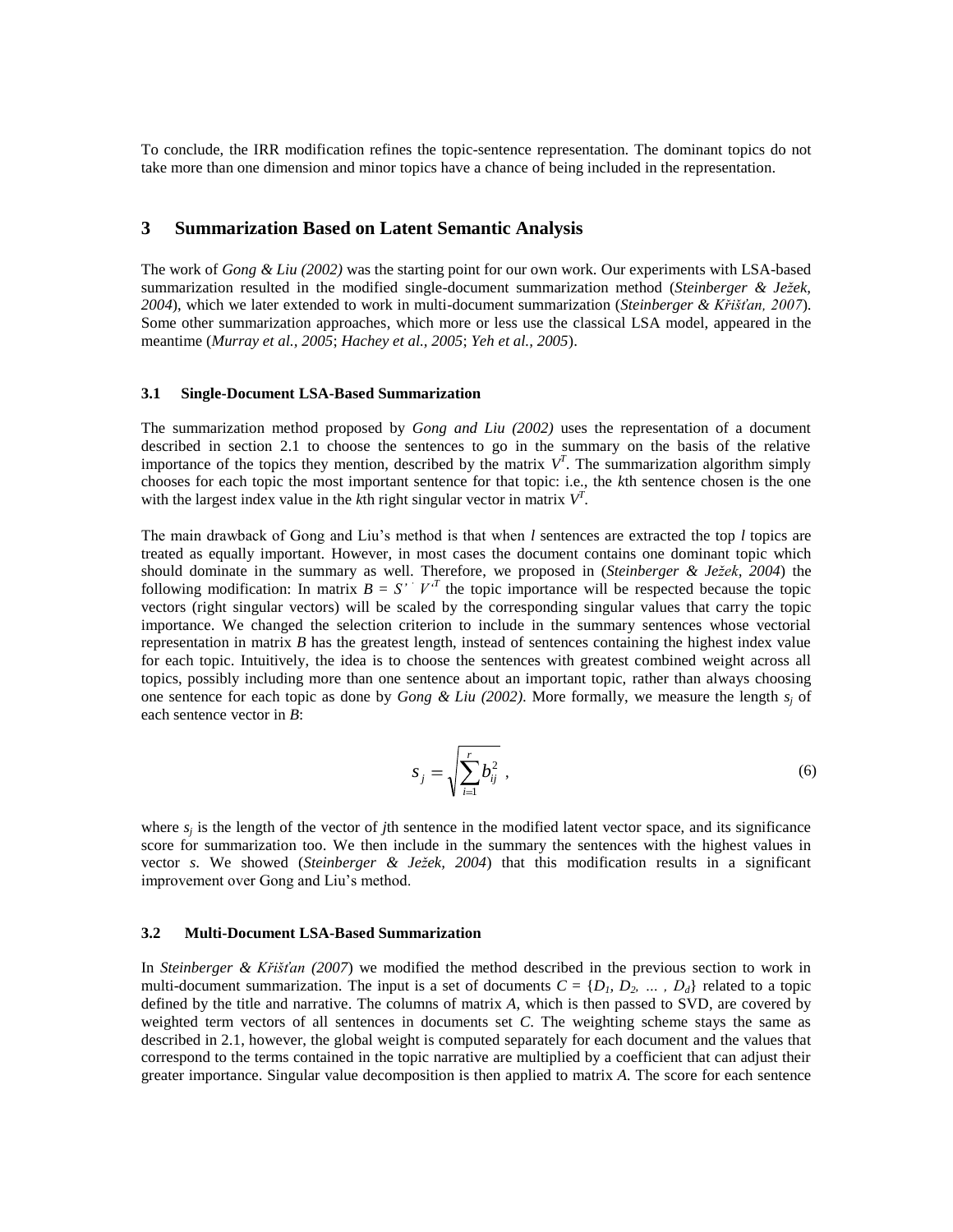is computed in the same way as in the case of single-document summarization and the sentences with the highest score are selected for the summary.

### **4 Update Summarization Based on the LSA/IRR Model**

In update summarization, we assume the reader"s prior knowledge of the topic. The input consists of a set of older documents  $C<sub>1</sub>$ , which represents the prior knowledge, and a set of newer documents  $C<sub>2</sub>$ , which is intended for own summarization. The first step is to obtain a set of topics of the prior knowledge (denoted as "old" topics) and the set of new topics. Thus we perform the analysis of sets  $C_I$  a  $C_2$  separately: an input matrix is created for each set –  $A<sub>1</sub>$ , respectively  $A<sub>2</sub>$ . Experiments show that the best weighting system is again the Boolean local weight and the entropy-based global weight computed for each document. The values that correspond to terms in the narrative do not get any advantage at this stage because sentence vectors must be normalized in order to be used as an input to IRR. As one of the results of applying the IRR to the input matrices, we get matrices *U<sup>1</sup>* and *U2*, whose columns contain topics of the analyzed sets of documents expressed in linear combinations of original terms. For each "new" topic  $t$  (a column of  $U_2$ ) the most similar "old" topic is found (a column of matrix *U1*). The similarity value indicates the redundancy of topic  $t - red_t$ :

$$
red_{t} = \max_{i=1}^{n} \frac{\sum_{j=1}^{m} U_{2}[j,t] \cdot U_{1}[j,i]}{\sqrt{\sum_{j=1}^{m} U_{2}[j,t]^{2} \cdot \sqrt{\sum_{j=1}^{m} U_{1}[j,i]^{2}}},
$$
\n(7)

where  $r<sub>l</sub>$  is the number of old topics (the number of latent dimensions arising from the decomposition of  $A<sub>1</sub>$ ). Thus the topic redundancy will be large if a similar topic is found in the set of older documents.

The topic importance is represented by its corresponding singular value  $(s_t)$ . For each topic *t* we can compute topic novelty *nov<sup>t</sup>* :

$$
nov_t = (1 - red_t) \cdot s_t. \tag{8}
$$

From topic novelties we create diagonal matrix *NOV*, in which the diagonal consists of  $nov_1$ ,  $nov_2$ , ... *nov*<sub>r2</sub>. Final matrix *F* can then be computed as  $F = NOV \cdot V^T$ . In this matrix, both the importance and novelty of the new topics are taken into account.

Sentence selection starts with the sentence that has the longest vector<sup>6</sup> in matrix  $F$  (the vector, the column of *F*, is denoted as  $f_{best}$ ). After placing it in the summary, the topic/sentence distribution is changed by subtracting the information contained in that sentence:

$$
F = F - \frac{f_{best} \cdot f_{best}^T}{|f_{best}|^2} \cdot F,
$$
\n(9)

1

<sup>&</sup>lt;sup>6</sup> We experimented with boosting the score of sentences that contain narrative terms. A slight improvement, but not statistically significant, was observed.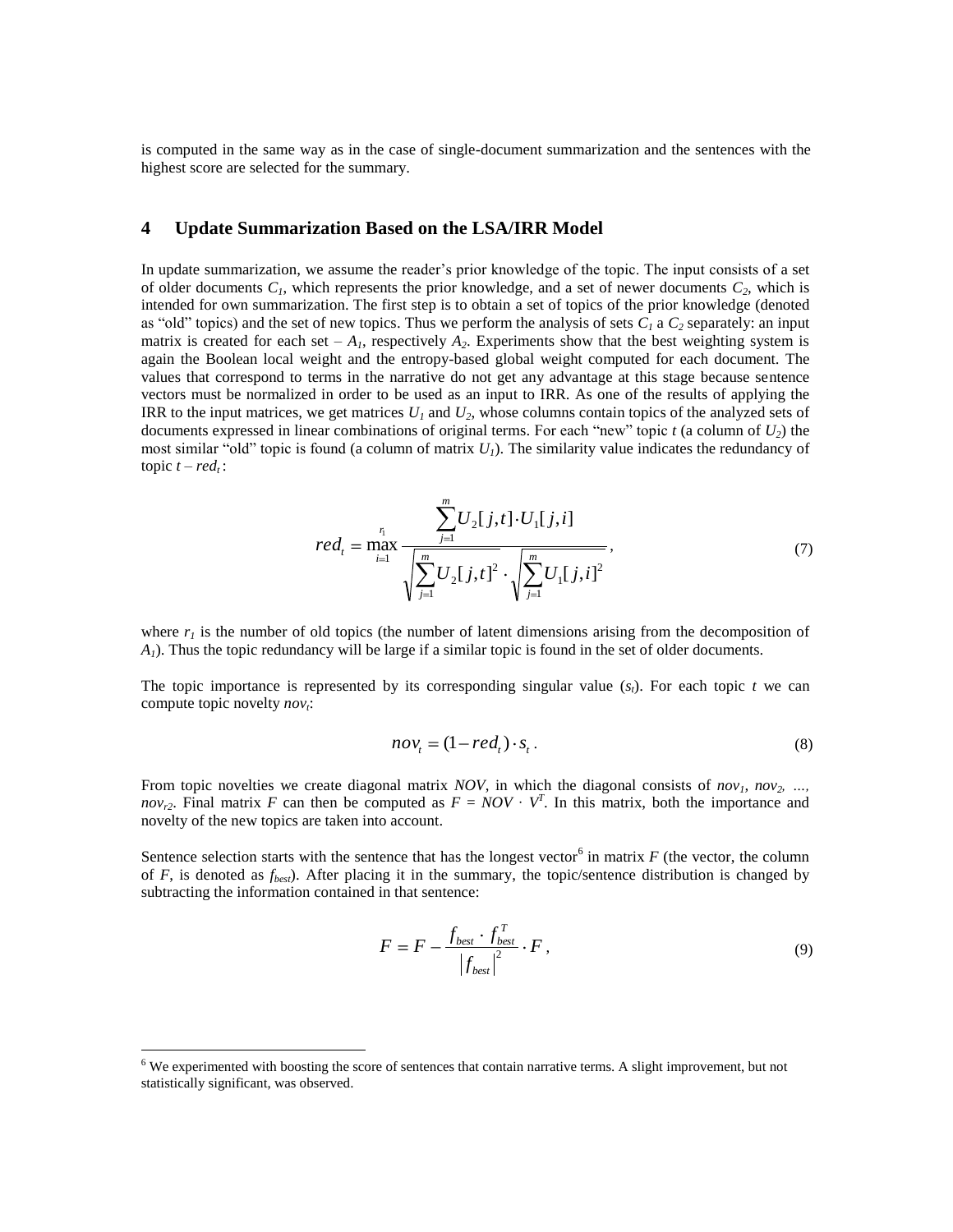The vector lengths of similar sentences are decreased, thus preventing inner summary redundancy. After the subtraction the process of selecting the sentence that has the longest vector in matrix *F* and subtracting its information from *F* is iteratively repeated until the required summary length is reached.

## **5 Experiments**

The aim of the first experiments with the proposed update summarizer was to find the optimal parameter values – the level of dimensionality reduction and scaling factor for IRR. For this training we could use the data from the DUC"07 pilot task. Moreover, we could see the comparison of our system with those that participated in the pilot last year. Then we generated update summaries for TAC texts. The results are presented in section 5.2.

### **5.1 Results of DUC'07 Data**

The DUC 2007 corpus contains 10 topics. In each of them there are three sets of documents (A, B, and C). Each set contains up to 10 documents. In set A there are the oldest documents, in set B there are newer documents and in C there are the newest documents. The task is to create a summary for each set under the assumption that the reader has already read the older set(s) of documents. When summarizing set A, we cannot use any prior knowledge of the topic and thus it is a simple multi-document summary. In this case, the redundancy of each topic is set to zero in our algorithm.

Firstly, we needed to set the threshold for dimensionality reduction. The threshold *dmk* is defined by the following stopping criterion in the IRR iterative computation:

$$
dmk < \frac{\left\| R^{(j)} \right\|_{F}^{2}}{\left\| A \right\|_{F}^{2}}.
$$
 (10)

If the criterion is true, thus the threshold is larger than the ratio of squares of Frobenius norms of the matrix of residual vectors in *j*th iteration  $R^{(j)}$  and the initial matrix  $\hat{A} (A = R^{(0)})$ , then the computation continues, otherwise the computation is finished. In other words, the computation finishes when the residual of matrix A drops below a percentage of the initial matrix. In our first run (TAC run 25), the *dmk* was set to 0.8. In the second priority run (TAC run 51), the threshold was set to 0.9, but in the denominator in formula 10 *||A||* was substituted by  $\frac{1}{R^{(1)}}$ . So in this case the computation finished when the information in the residual matrix measured by the Frobenius norm dropped below 90% of the information in the residual matrix after the first iteration (not the initial matrix). Simply put, in the first run only a small number of dimensions (topics) appeared in the latent representation and in the second run there were more of them.

The optimal setting for the scaling factor for both runs was  $\alpha = 0$  and  $\beta = 3$ .

Results with different thresholds were evaluated by ROUGE. In the first run, the ROUGE-2 score was maximized and in the second run ROUGE-SU4 was maximized.

Compared to the summarizers that participated in DUC"07 (24 summarizers in total), the first run was ranked  $4<sup>th</sup>$  in ROUGE-2, when only one system was statistically significantly better, and  $9<sup>th</sup>$  in ROUGE-SU4, when again only one system was significantly better. The second run was ranked  $7<sup>th</sup>$  in ROUGE-2, when again just one system performed significantly better, and 8<sup>th</sup> in ROUGE-SU4; only the best system outperformed it significantly.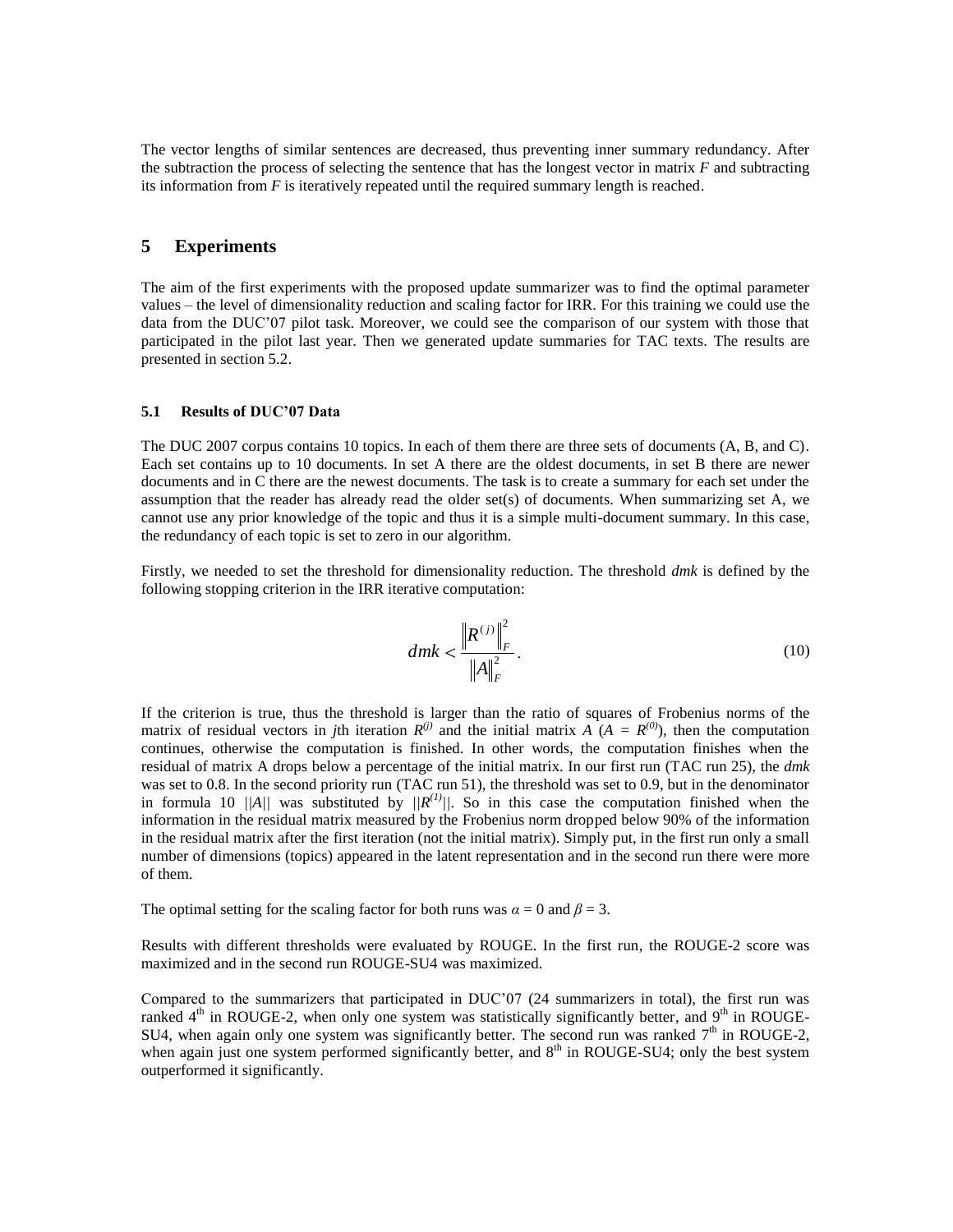### **5.2 Results in TAC 2008**

This year's TAC corpus contained 48 topics and two sets of documents for each  $- A$  (older documents) and B (newer documents). Both sets contained 10 documents. The target summary length was again 100 words. Only the summary for set B could use the prior knowledge from older documents in A and thus it was the true update summary. The summary for set A was a simple multi-document summary. In total, 71 summarizers<sup>7</sup> participated in the large-scale evaluation. The main evaluation approach was the Pyramid method (*Nenkova & Passonneau, 2005*). The results of our summarizer were promising – Table 1. In all major metrics, except for the average number of repetitions, our first run was ranked among the top 20%. The second run seems to be worse, which assumes that the larger dimensionality reduction cut works better for such short summaries. An interesting point is that although we performed just simple sentence extraction without any sentence modifications, the linguistic quality was pretty good compared to the other systems. However, these numbers mix the update summaries and the simple multi-document summaries. Thus, the influence of our innovative part of the summarizer cannot be clearly seen. Thanks to Guy Lapalme"s Excel sheets, we can look at the results when just update summaries are used for the evaluation – Table 2. Even better results suggest a good performance of the summarizer"s update component.

| <b>Evaluation metric</b>               | Rank of run 25<br>(Total No. of runs) | Rank of run 51<br>(Total No. of runs) |
|----------------------------------------|---------------------------------------|---------------------------------------|
| Average modified (pyramid) score       | 10(58)                                | 16(58)                                |
| Average num. of SCUs                   | 12(58)                                | 17(58)                                |
| Average num. of repetitions            | 55 (58)                               | 22(58)                                |
| Macroavg. modified score with 3 models | 10(58)                                | 16(58)                                |
| Average linguistic quality             | 10(58)                                | 8(58)                                 |
| Average overall responsiveness         | 9(58)                                 | 14 (58)                               |
| ROUGE-2                                | 17(71)                                | 22(71)                                |
| ROUGE-SU4                              | 17(71)                                | 18(71)                                |
| BE                                     | 13 (71)                               | 15 (71)                               |

**Table 1.** Overall TAC results of our summarizer.

| <b>Table 2.</b> Separate TAC results of our update summaries. |  |  |  |
|---------------------------------------------------------------|--|--|--|
|---------------------------------------------------------------|--|--|--|

| <b>Evaluation metric</b>         | Rank of run 25<br>(Total No. of runs) | Rank of run 51<br>(Total No. of runs) |
|----------------------------------|---------------------------------------|---------------------------------------|
| Average modified (pyramid) score | 7(58)                                 | 12(58)                                |
| Average num. of SCUs             | 9(58)                                 | 12(58)                                |
| Average linguistic quality       | 5(58)                                 | 12(58)                                |
| Average overall responsiveness   | 15(58)                                | 16(58)                                |
| ROUGE-2                          | 18(71)                                | 25(71)                                |
| ROUGE-SU4                        | 17(71)                                | 21 (71)                               |
| BE                               | 13 (71)                               | 25(71)                                |

<u>.</u>

 $<sup>7</sup>$  More precisely summarizer runs because each group could submit up to 3 runs.</sup>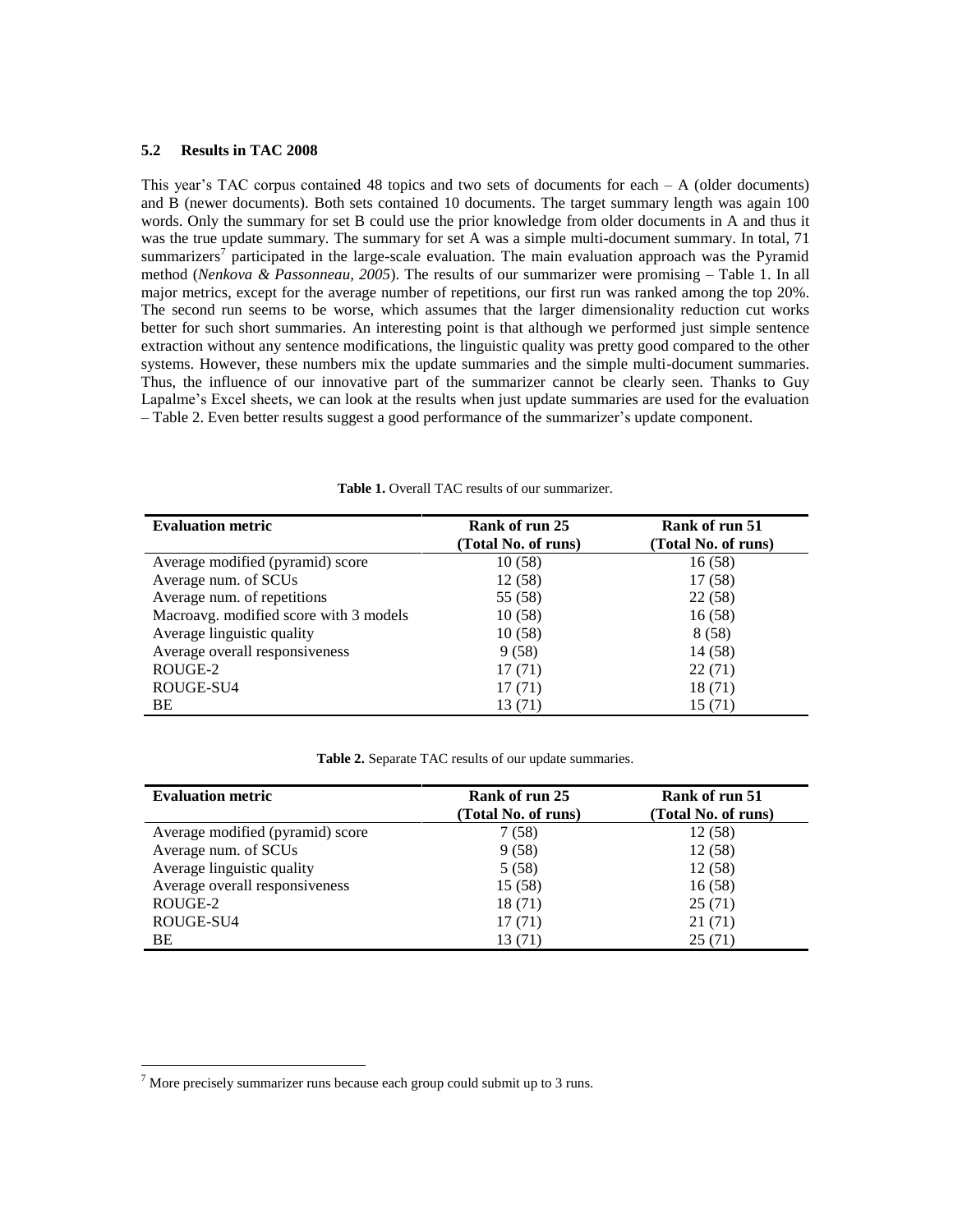## **6 Conclusion**

Update summarization introduces another feature to summarization – the assumption of a prior knowledge of the summarized topic. Our method tries to determine the topics of the summarized set of documents and express in numbers their novelty. We described the IRR modification of the basic LSA summarization model that makes the LSA representation of topic/sentence distribution more reliable. The advantage of the method is that it works just with the context of terms and thus it is completely language independent. The summarizer was trained using DUC'07 data and 100-word summaries. However, we do not have data to see what needs to be changed when producing longer summaries. We participated in the TAC (DUC) evaluation campaign for the first time and the results seem to be very good. For next year, we plan to focus on better sentence ordering in the summary, clause-level sentence compression, and using co-reference relations.

*This research was partly supported by project 2C06009 (COT-SEWing).*

#### **References**

Ando R.K. & Lee L. (2001). Iterative Residual Rescaling: An Analysis and Generalization of LSI. In *Proceeding of the 24th SIGIR*.

Berry M.W. & Dumais S.T. & O"Brien G.W. (1995). Using linear algebra for intelligent IR. In *SIAM Review 37(4)*.

Choi F.Y.Y. & Wiemer-Hastings P. & Moore J.D. (2001). Latent Semantic Analysis for Text Segmentation. In *Proceedings of EMNLP*.

Ding Ch. (2005). A probabilistic model for latent semantic indexing. In *Journal of the American Society for Information Science and Technology 56(6)*.

Gong Y. & Liu X. (2002). Generic text summarization using relevance measure and latent semantic analysis. In *Proceedings of ACM SIGIR*.

Hachey B. & Murray G. & Reitter D. (2005). The EMBRA system at DUC 2005: Query-oriented multidocument summarization with a very large latent semantic space. In *Proceedings of the Document Understanding Conference*.

Hovy E. & Lin C. (1997). Automated text summarization in summarist. In *ACL/EACL workshop on intelligent scalable text summarization*, Madrid, Spain.

Landauer T.K. & Dumais S.T. (1997). A solution to platos problem: The latent semantic analysis theory of the acquisition, induction, and representation of knowledge. In *Psychological Review 104*.

Lee C.-H. & Yang H.-C. & Ma S.-M. (2006). A Novel Multilingual Text Categorization System using Latent Semantic Indexing. In *Proceedings of the First International Conference on Innovative Computing, Information and Control*, IEEE Computer Society.

Murray G. & Renals S. & Carletta J. (2005). Extractive Summarization of Meeting Recordings. In *Proceedings of Interspeech*.

Nenkova A. & Passonneau R. (2005). Evaluating Content Selection in Summarization: The Pyramid Method. In *Document Understanding Conference*.

Steinberger J. & Ježek K. (2004). Text Summarization and Singular Value Decomposition. In *Lecture Notes for Computer Science 2457*, Springer-Verlag.